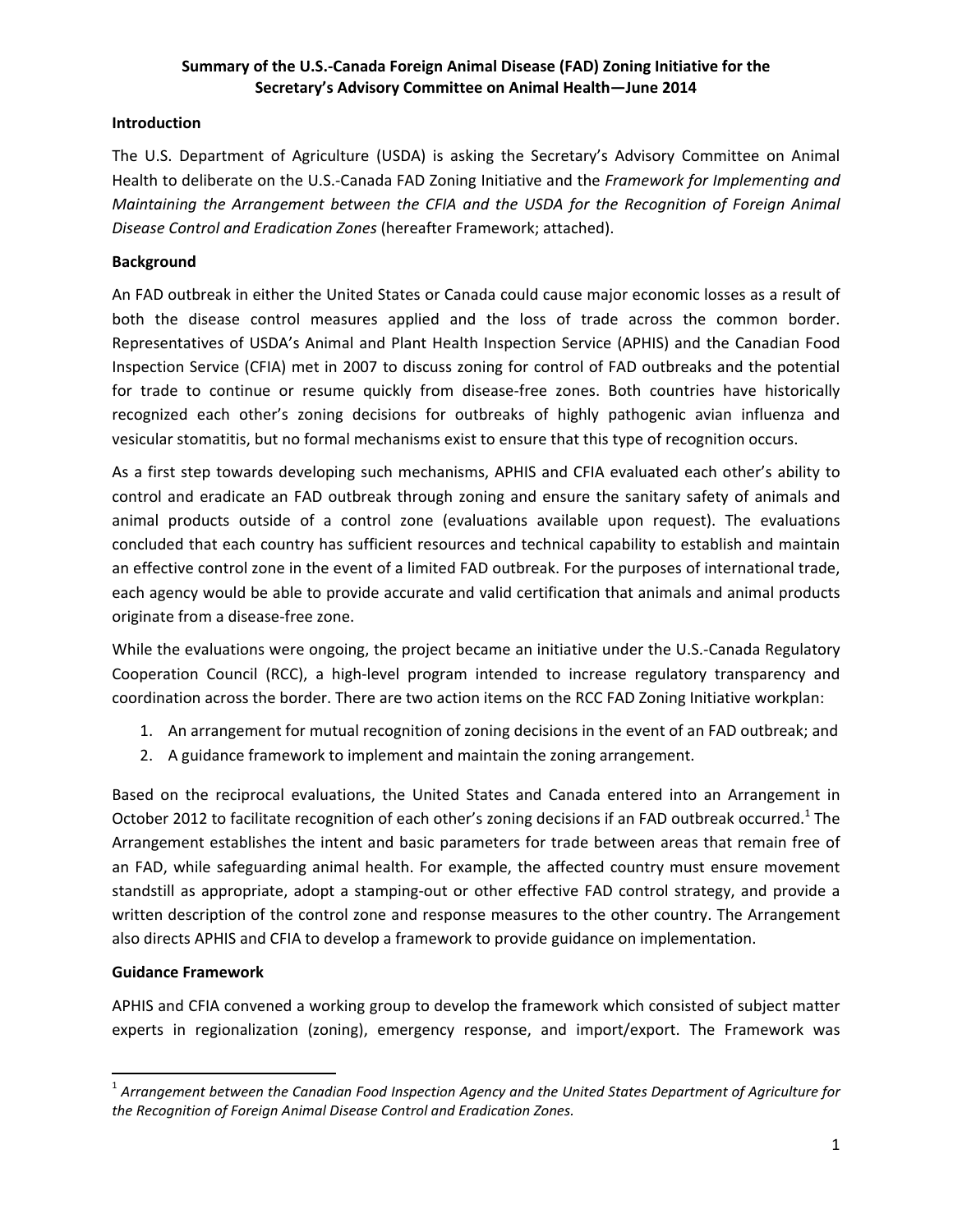# **Summary of the U.S.‐Canada Foreign Animal Disease (FAD) Zoning Initiative for the Secretary's Advisory Committee on Animal Health—June 2014**

published in the *Federal Register* for public comment on May 13, 2014. It is restricted in scope to highly contagious FAD outbreaks in domestic livestock and does not apply to endemic diseases or to aquatic species, pets, wildlife, or laboratory or research animals. The intent is to provide an operational plan for APHIS and CFIA to implement the Arrangement during an outbreak, establish processes for maintaining the Arrangement over time, and outline a strategy to engage stakeholders in developing the resources and strategies to effectively implement the Arrangement.

### **Part I—Procedures for recognition of zoning decisions**

Recognition of zoning decisions under the Arrangement and Framework would occur administratively and does not involve rulemaking. The Chief Veterinary Officer (CVO) of the affected country must notify the partner country of any confirmed highly contagious FAD outbreak. The partner country may initially prohibit or restrict importation of animals and commodities that could transmit the disease agent, while the affected country is establishing a control zone (aka area of control). Once the CVO of the affected country is satisfied that the area of control is effectively established, s/he would provide the information required by the Arrangement to the partner country, invite one or more qualified staff members to embed in the response, and request recognition of the zoning decision for trade purposes.

The CVO of the partner country would either request additional information or accept the zoning decision and allow trade between disease‐free zones (outside of the area of control) to continue or resume. The affected country would notify the partner country of any modifications to the boundaries of the area of control during the response period. The partner country would modify import restrictions as appropriate to safeguard animal health in response or as recommended by embedded staff members. All changes to import policies would occur through notices to the border ports.

In rare instances, a widespread, multi‐focal, or rapidly‐progressing highly contagious FAD outbreak may temporarily overwhelm the resources of affected country and negatively impact its ability to contain the disease agent through zoning. In this case, the CVO of the affected country would contact the partner country to initiate monitoring by embedded staff members, but—following OIE recommendations for a disease containment zone—would not request recognition of an area of control until two incubation periods have elapsed with no new cases have outside of the area of control.

# **Part II—Maintaining the Arrangement**

Maintaining the Arrangement over time requires both a governance structure and ongoing initiatives to foster the credibility of the Arrangement among stakeholders. The Framework outlines an APHIS and CFIA governance structure consisting of a Steering Committee composed of senior‐level representatives and a Working Group consisting of staff members with appropriate and complementary professional, technical, or specialist skills. The Steering Committee has primary responsibility for preserving the concept and intent of the Arrangement; the Working Group is responsible for reaching out to other stakeholders to cooperatively develop the resources and strategies necessary to effectively implement the Arrangement during a highly contagious FAD outbreak.

Projects are specific activities, plans, or tasks led by the Working Group to foster credibility and facilitate implementation of the Arrangement. Examples include bilateral participation in cross-border FAD exercises that include zoning recognition and joint participation of technical specialists in training on